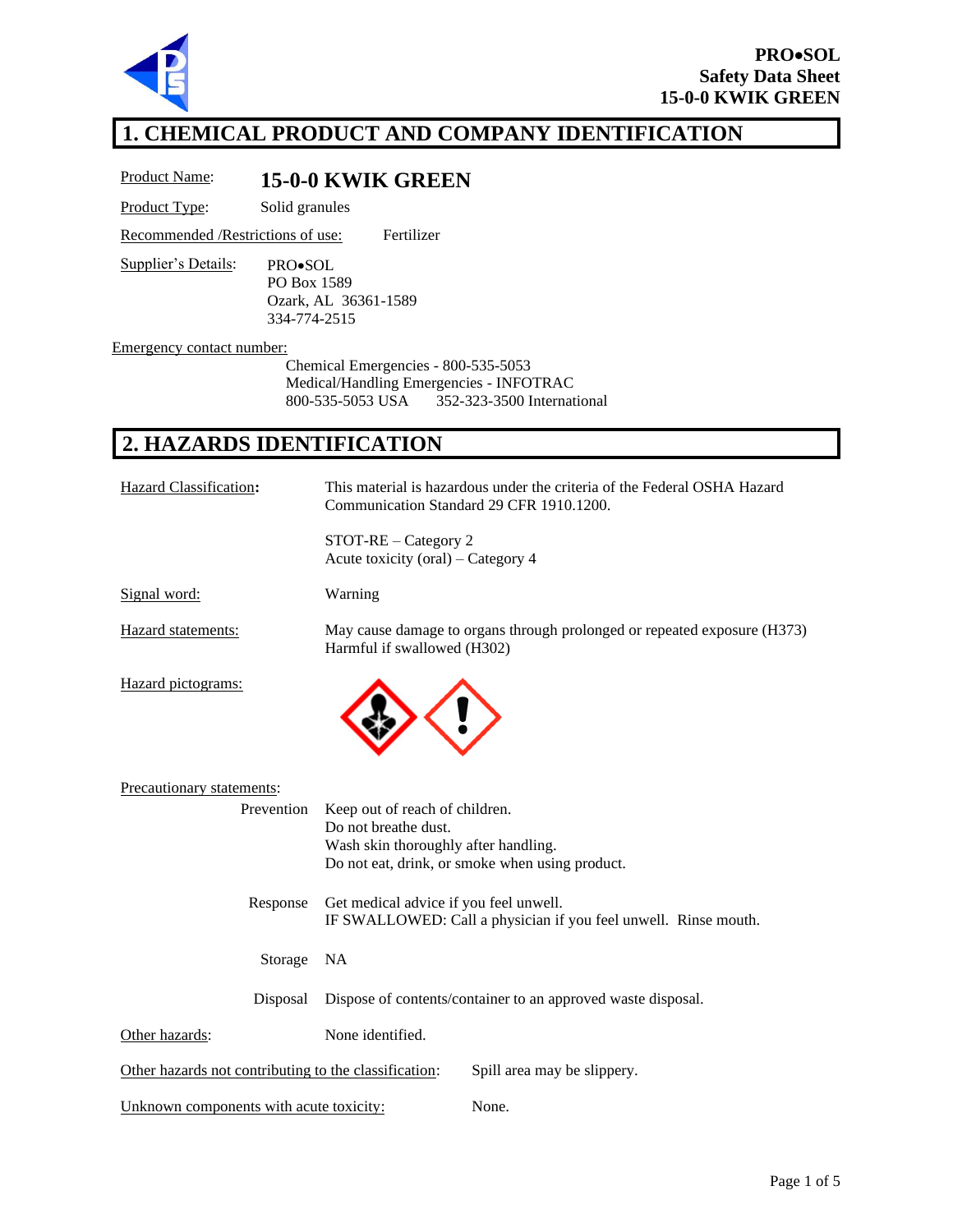

#### **3. COMPOSITION/INFORMATION ON INGREDIENTS**

This product is a mixture

| Chemical name/component | CAS#      | Concentration |
|-------------------------|-----------|---------------|
| Ammonium Sulfate        | 7783-20-2 | $>65 - 80\%$  |
| Iron Sulfate            | 7720-78-7 | $>10 - 25\%$  |
| Manganese Sulfate       | 7785-87-7 | $>5 - 15\%$   |

## **4. FIRST-AID MEASURES**

#### Description of first aid measures:

Eye Contact --If in eyes: Flush with water for 15 minutes. Call a doctor for treatment if irritation persists. Skin Contact - If on skin: Wash thoroughly with soap and water. Launder clothing before reuse. Inhalation -- If inhaled: Remove affected person from source of exposure. Call 911 if breathing is difficult. Ingestion -- If ingested: Do not induce vomiting. Get medical attention. Have the product label with you when calling a doctor or going for treatment.

Indication of any immediate medical attention and special treatment needed: No additional information available.

## **5. FIRE-FIGHTING MEASURES**

| Extinguishing media:             |                                                                               |
|----------------------------------|-------------------------------------------------------------------------------|
| Suitable extinguishing media:    | Water fog, foam or spray, dry chemical, carbon dioxide, sand                  |
| Unsuitable extinguishing media:  | None                                                                          |
| Special hazards arising from the | Material is not combustible. Product packaging is not self-ignitable, but may |
| substance or mixture:            | support combustion.                                                           |
|                                  |                                                                               |
| Advice for firefighters:         |                                                                               |
| Firefighting instructions:       | Use extinguishing media appropriate for the surrounding materials.            |
| Protection during                | Wear appropriate protective equipment and self-contained breathing apparatus  |
| firefighting:                    | (SCBA) with a full face-piece operated in positive pressure mode.             |
|                                  |                                                                               |
| Other information:               | Do not allow run-off from fire-fighting to enter drains or water courses.     |
|                                  |                                                                               |

#### **6. ACCIDENTAL RELEASE MEASURES**

Personal precautions, protective equipment, and emergency procedures:

Use protective equipment to prevent contact with skin and eyes or inhalation of dust. Use site specific emergency procedures if product is released. Prevent entry to sewers and public surface waters per site specific containment procedures.

Methods and material for containment and cleaning up:

Use mechanical means. Store material in suitable containers for recycle or disposal. Minimize dust generation.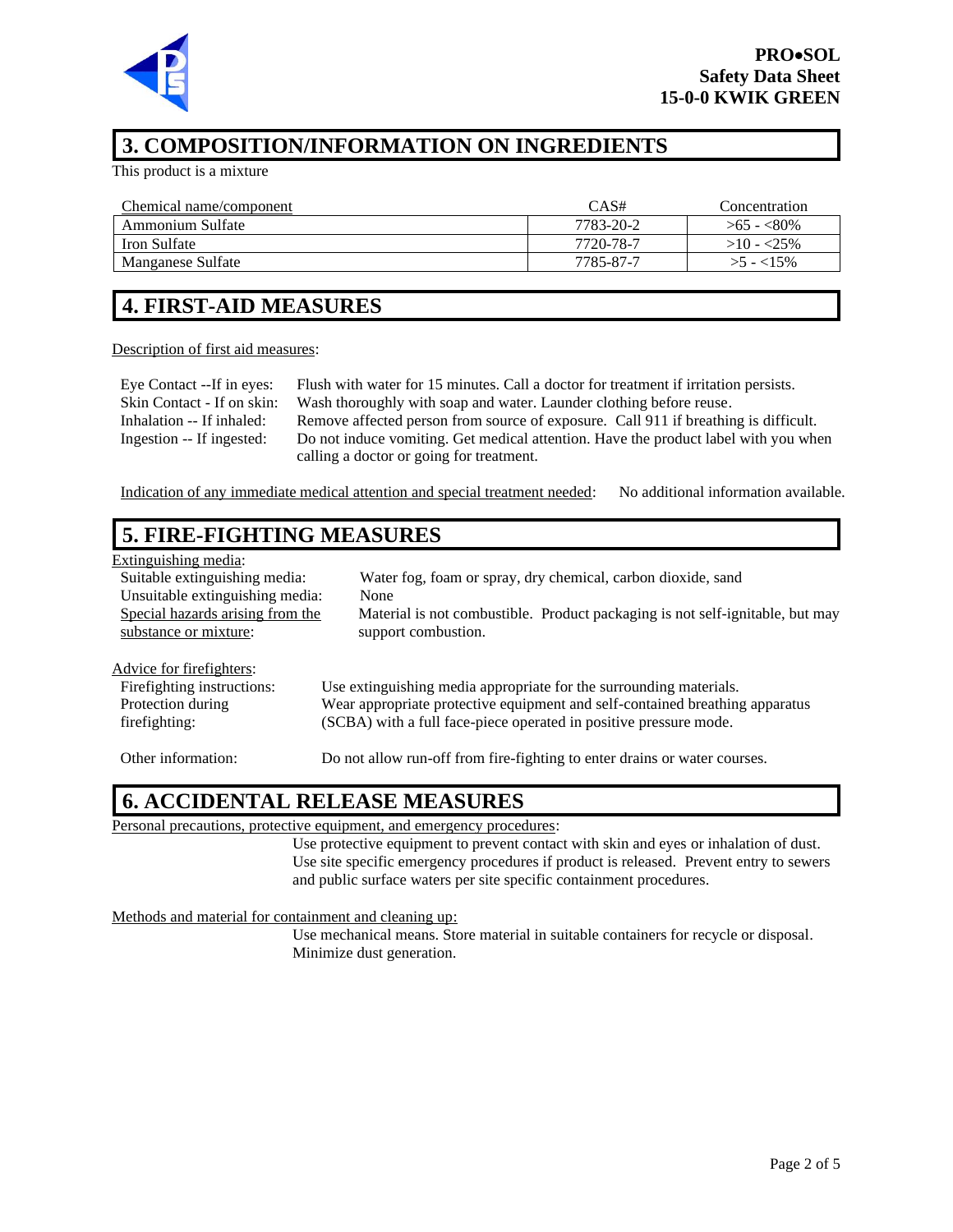

### **7. HANDLING AND STORAGE**

Precaution for safe handling: Avoid contact with skin and eyes. After handling, wash hands thoroughly with soap and water. Avoid generating and breathing dust. Wash before eating and drinking. Safe Storage conditions: Store in a dry, cool, and well-ventilated area. Protect from weather. Incompatible materials: Strong alkaline or acid compounds.

#### **8. EXPOSURE CONTROL/PERSONAL PROTECTION**

Exposure limits are listed below, if they exist:

| Component                     | Regulation    | Type of listing | Value/Notation                             |
|-------------------------------|---------------|-----------------|--------------------------------------------|
| $Dust - inhalable particles$  | ACGIH         | <b>TWA</b>      | $10 \text{ mg/m}^3$                        |
| $Dust$ – respirable particles | ACGIH         | TWA             | $3 \text{ mg/m}^3$                         |
| Manganese compounds           | ACGIH / NIOSH | TWA             | $0.02 \text{ mg/m}$ $3/1 \text{ mg/m}$ $3$ |

| Engineering controls:                                                | Use adequate ventilation to prevent exposure.                                                                                                                                              |
|----------------------------------------------------------------------|--------------------------------------------------------------------------------------------------------------------------------------------------------------------------------------------|
| Personal protective measures:                                        |                                                                                                                                                                                            |
| Hand protection:                                                     | Wear suitable protective gloves to prevent direct exposure.                                                                                                                                |
| Eye protection:                                                      | Safety glasses with side shields or tight fitting goggles.                                                                                                                                 |
| Skin and body protection:                                            | Wear long sleeved clothing or other suitable clothing to prevent skin<br>exposure.                                                                                                         |
| Respiratory protection:                                              | Where dust is generated and appropriate engineering controls cannot<br>maintain acceptable levels, use appropriate respiratory protection equipment<br>to prevent inhalation of materials. |
| Special requirements for PPE,<br>protective clothing or respirators: | No specialty PPE requirements beyond those previously identified.                                                                                                                          |

## **9. PHYSICAL AND CHEMICAL PROPERTIES**

| Physical state:              | Solid granules              | Vapor pressure:        | <b>NA</b>                |
|------------------------------|-----------------------------|------------------------|--------------------------|
| Color:                       | Pale Tan                    | Vapor density:         | <b>NA</b>                |
| Odor:                        | <b>Odorless</b>             | Relative density       | $64$ lbs/ft <sup>3</sup> |
| Odor threshold:              | NA.                         | Solubility:            | 100% soluble in water    |
| pH:                          | 1.5-3.0 at 5% concentration | Partition coefficient: | <b>NA</b>                |
| Melting point/freezing       | NA.                         | Auto ignition temp:    | <b>NA</b>                |
| point:                       |                             |                        |                          |
| Initial boiling point/range: | <b>NA</b>                   | Decomposition temp:    | <b>NA</b>                |
| Flashpoint:                  | NA.                         | Viscosity:             | <b>NA</b>                |
| Evaporation rate:            | <b>NA</b>                   |                        |                          |
| Flammability (solid gas):    | <b>NA</b>                   |                        |                          |
| Upper/lower flammability     | <b>NA</b>                   |                        |                          |
| or explosive limits:         |                             |                        |                          |

Other information: No additional information.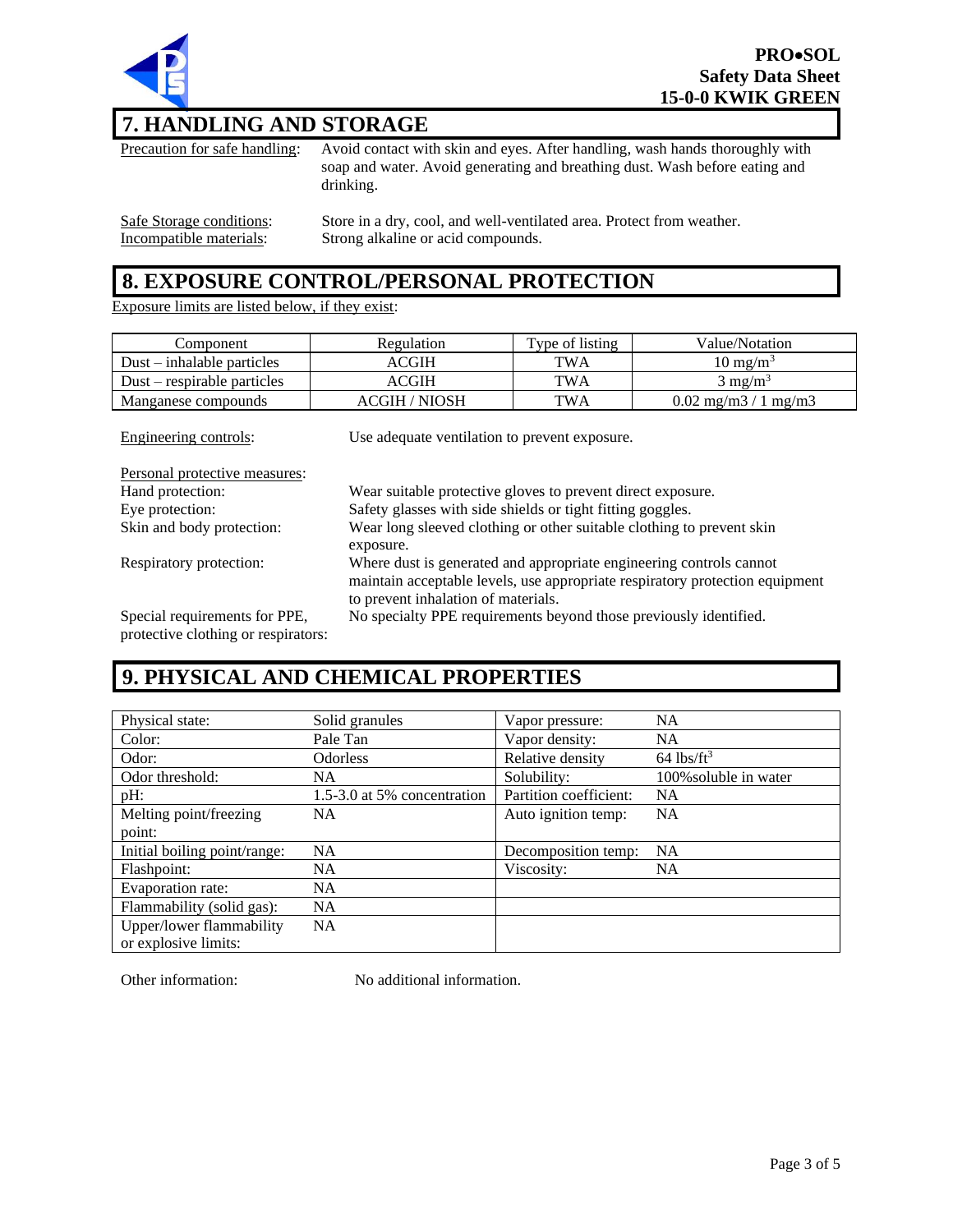

# **10. STABILITY AND REACTIVITY**

Reactivity: This product is stable under normal conditions of use, storage and transport.

Chemical stability: This product is stable at ambient temperatures and atmospheric pressures.

Other:

Hazardous reactions: None determined. Conditions to avoid: Avoid high temperatures. Prevent contact with moisture or incompatible materials. Incompatible materials: Strong alkaline or acid compounds. Hazardous decomposition products: Metal and sulfur fumes when excessive heat is applied.

# **11. TOXICOLOGICAL INFORMATION**

| Likely routes of exposure:                                         | Inhalation, Ingestion, Skin contact, Eye contact                   |                 |
|--------------------------------------------------------------------|--------------------------------------------------------------------|-----------------|
| Symptoms/injuries after inhalation:                                | High concentrations of dust may irritate the throat and            |                 |
|                                                                    | respiratory system and cause coughing.                             |                 |
| Symptoms/injuries after Ingestion:                                 | Harmful if swallowed.                                              |                 |
| Symptoms/injuries after skin contact:                              | Prolonged contact may cause skin irritation                        |                 |
| Symptoms/injuries after eye contact:                               | Dust may cause eye irritation.                                     |                 |
| Acute toxicity:                                                    | Mixture based on components' toxicity.                             |                 |
| Reproductive toxicity:                                             | No relevant data found.                                            |                 |
| Specific Target Organ Toxicity-S E:                                | No relevant data found.                                            |                 |
| Specific Target Organ Toxicity-R E:                                | May cause damage to organs through prolonged or repeated exposure. |                 |
| Carcinogenicity:                                                   | Not classified.                                                    |                 |
| NTP (National Toxicology Program):                                 |                                                                    | Not classified. |
| IARC (International Agency for Research on Cancer):                |                                                                    | Not classified. |
| ACGIH (American Conference of Governmental Industrial Hygienists): |                                                                    | Not classified. |

#### **12. ECOLOGICAL INFORMATION**

| Toxicity:                      | No testing data available.                                 |
|--------------------------------|------------------------------------------------------------|
| Persistence and degradability: | No data is available on the degradability of this product. |
| Bioaccumulative potential:     | No data is available.                                      |
| Mobility in soil:              | No data is available.                                      |
| Other adverse effects:         | No further relevant information available.                 |

# **13. DISPOSAL CONSIDERATIONS**

Waste treatment methods: Recommend recycling excess product if at all possible. Avoid sewage and landfill disposal. Place contaminated material in suitable, labeled containers for disposal. See section 8 for exposure control information.

## **14. TRANSPORT INFORMATION**

#### **DOT: Not regulated for transport**

This information is not intended to convey all specific regulatory or operational requirements/information relating to this product. Transportation classifications may vary by container volume and may be influenced by regional or country variations in regulations. It is the responsibility of the transporting organization to follow all applicable laws, regulations and rules relating to the transportation of the material.